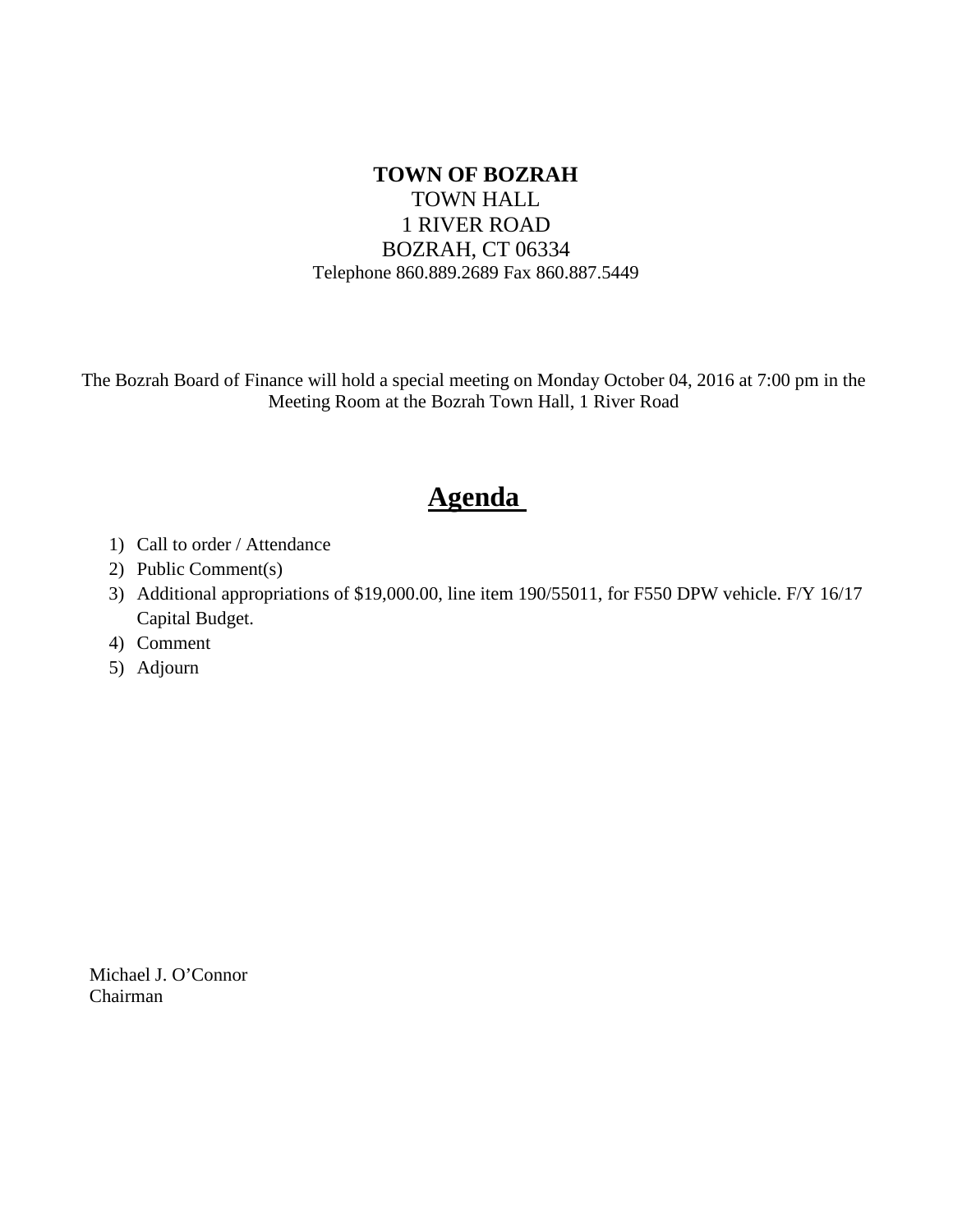# **TOWN OF BOZRAH** TOWN HALL 1 RIVER ROAD BOZRAH, CT 06334 Telephone 860.889.2689 Fax 860.887.5449

The Bozrah Board of Finance will hold a regular quarterly meeting on Monday, 12 December 2016 at 7:00 pm in the meeting room of the Town Hall located at 1 River Road.

- 1. Call to order / Attendance
- 2. Public Comment(s)
- 3. Review and approve minutes from the 19 September 2016 quarterly meeting
- 4. Report from the Treasurer
- 5. Report from the Tax Collector
- 6. Board of Selectman and Board of Education: 16/17 budget status report.
- 7. Hear and act on a request from the Board of Selectman regarding the transfer of funds needed to outfit the new service pick up being delivered this year.
- 8. 2015/16 Audit presentation by Sandra Wellwood for acceptance by the board
- 9. Such other business as the board may vote to hear.
- 10. Final Public Comment
- 11. Adjourn

Michael J. O'Connor Chairman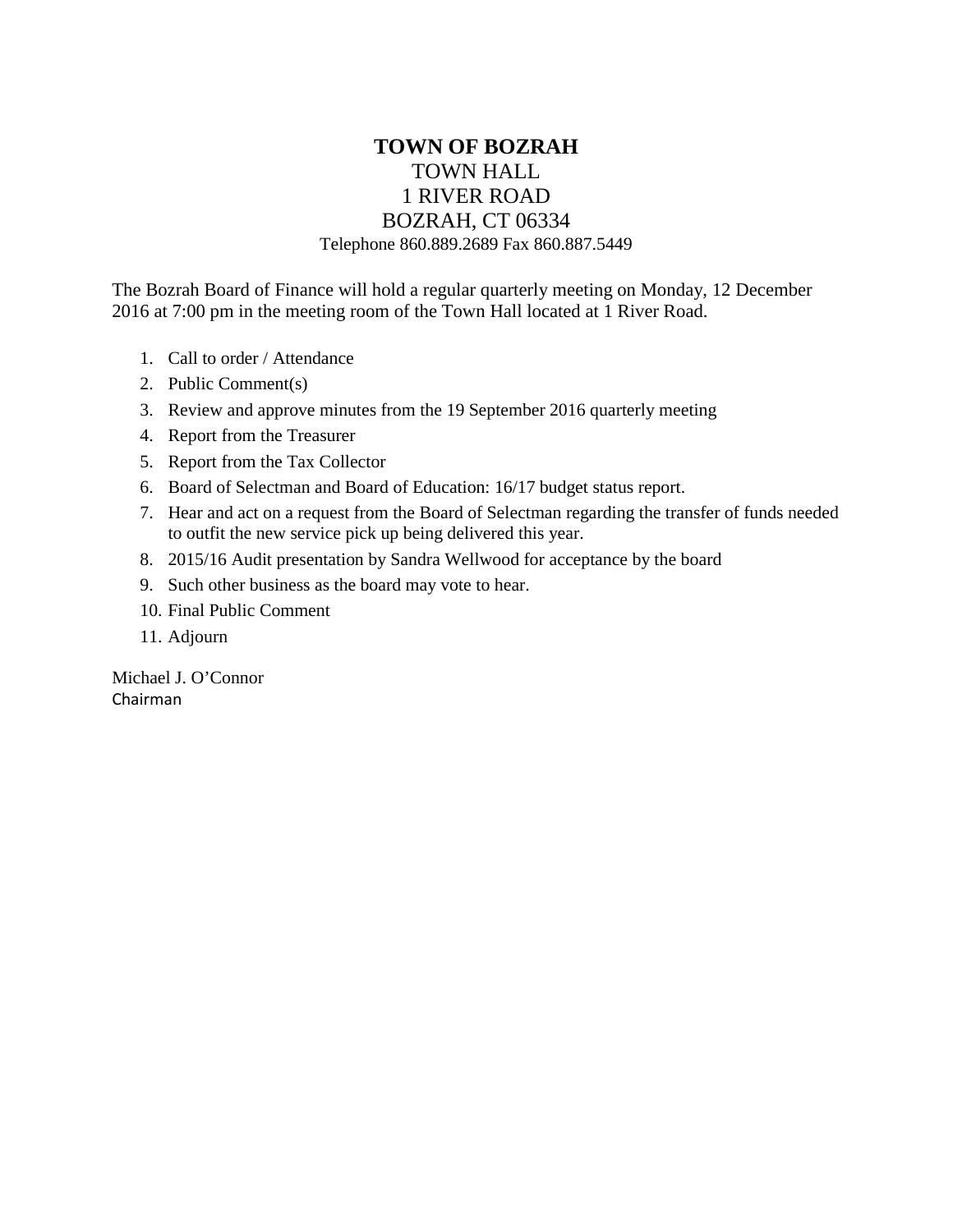# Special Meeting Bozrah Town Hall 1 River Road, Bozrah, Ct 06334 March 28, 2016

Chairman Michael O'Connor called the special meeting of the Bozrah Board of Finance (BOF) to order at 7:00 p.m.

**Members Present:** Michael O'Connor Michel Leask, Raymond Barber, Steve Seder, Evan Gilman

**Members Absent:** Phil Lavallee

**Others Present:** Glenn Pianka (First Selectman), Bill Ballinger (Second Selectman). Carl Zorn (Selectman), Nancy Renshaw (Tax Collector), Diane Santo (Town Treasurer), Paul Gagliarducci (Superintendent), Deb Smith (BOE Chair), Chad Renshaw (Selectman's Assistant) Ryan Sholes (Fire Chief) and 7 members of the public.

**Item 1:** Review and approve the December 14, 2015 Quarterly meeting minutes

**MOTION 1:** R. Barber made a motion to approve the minutes for the December 14, 2015 Quarterly meeting as presented. M. Leask seconded the motion. S. Seder and E. Gilman abstained from voting on the motion because they were not at the meeting. – **MOTION CARRIED**

**Item 2:** Report from the Treasurer [account status, income estimate, challenges]

Handouts were provided. (Treasurer's Report and Profit & Loss Budget vs. Actual).

There were no concerns regarding the Treasurer's Report handout.

It was noted that on the Profit & Loss handout the Town Clerk collected approximately \$30,000 more than anticipated.

**Item 3:** Report from the Tax Collector [collection report, challenges, pending actions]

Nancy Renshaw, Tax Collector, reported that 98% of everything owed on the 2014 Grand List has been collected for 2014. There are two delinquents, one who had paid off Wednesday March 23, 2016 with \$13,000 interest.

She also noted on the 314 Bozrah Street tax sale. There is a March 31, 2016 court date and she expects a settlement of \$162,000. The town would settle to receive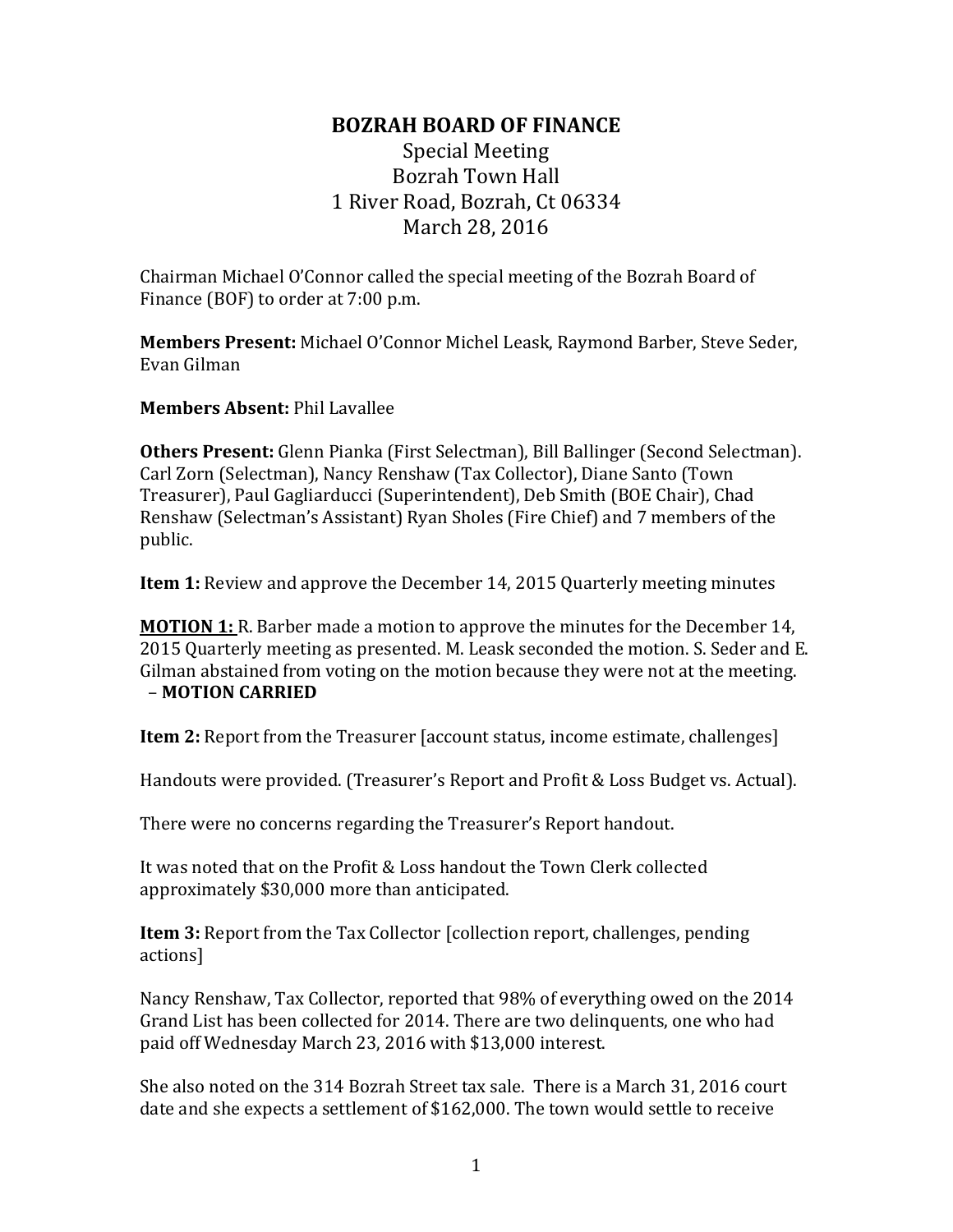payments over 48 months on the back taxes of the property from 2007 to 2013. The federal court will ensure payments are being made. There is \$10,000 in legal fees, not paid yet from the town's legal account.

R. Barber requested that it be in writing that the federal court will ensure the payments will be made through 2013.

**Item 4:** Board of Selectmen and Board of Education: 15/16 status report. [budget challenges, pending actions]

Board of Selectmen

Glenn Pianka, First Selectman, noted that the payments for the Auditor for the 15/16 budget was \$3,875 more than originally budgeted and the Town Counsel account would be approximately \$750.00 more than originally budgeted. He also noted that the Town Clerk Assistant budget was over \$1,000 than originally budgeted due to training that was necessary. The pending legal fees on 314 Bozrah Street will \$10,083.

G. Pianka explained that many of the balances may not be accurate because the payroll accounts were not up to date. It was noted that the payroll accounts are now up to date.

G. Pianka put in for a human resource service through Paychex for \$24,000 in the budget request for 16/17.

M. O'Connor requested that G. Pianka prepare a transfer request for the next BOF meeting.

Board of Education

Paul Gagliarducci, Superintendent, presented the Board of Education's budget for 16/17. He noted that the full March expenditure report would be out next week. 2017 is the last year of the current contract.

Prior to receiving the budget requests for the Board of Selectman and the Board of Education, M. O'Connor handed out a Board of Finance guideline, a yearly cycle graph and an all accounts graph. He noted that the Grand List had increase 1% from the previous fiscal year.

**Item 5:** Receive 16/17 budget requests from Board of Selectmen and Board of Education

Board of Education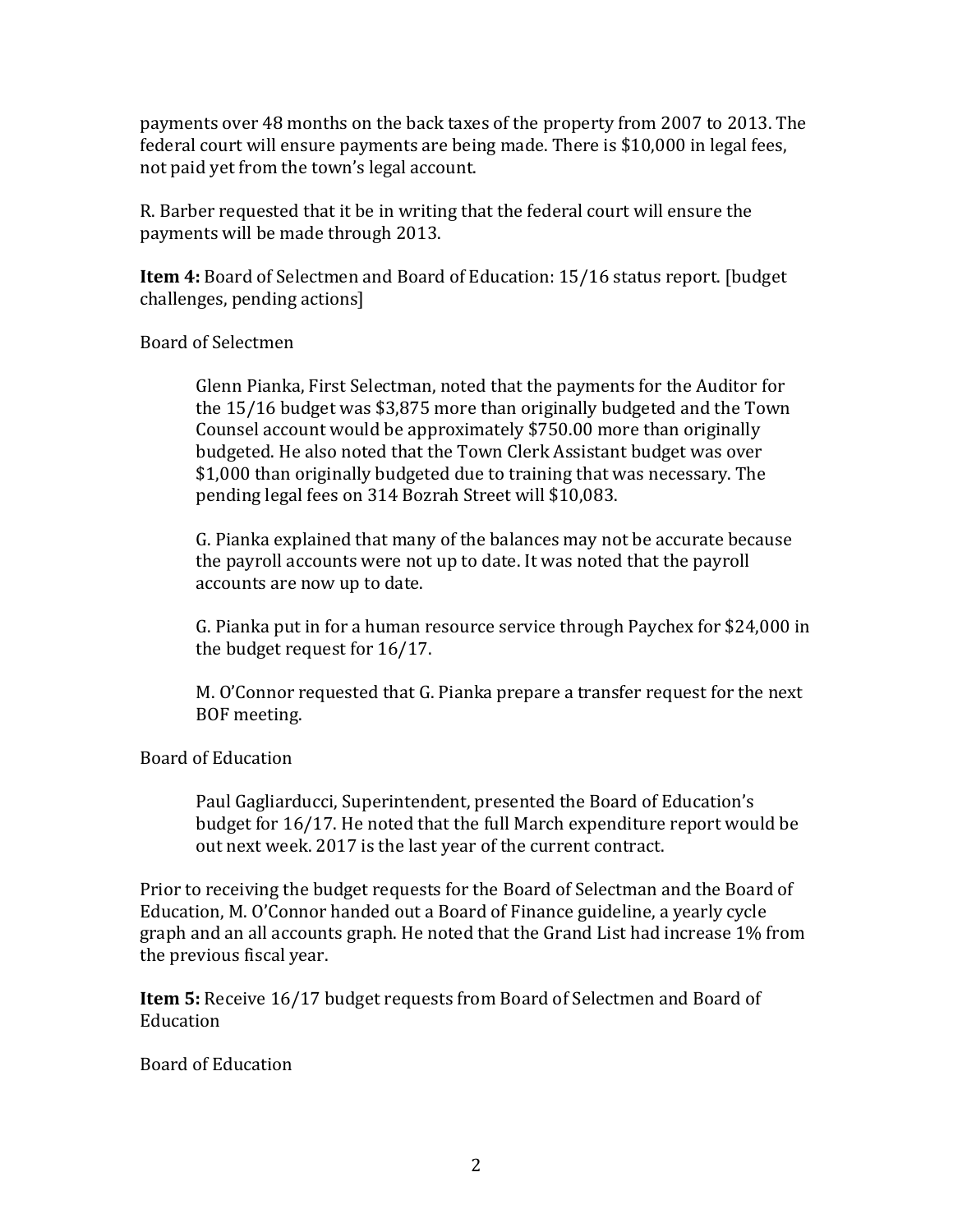P. Gagliarducci noted that the BOE spent less than anticipated on Special Education. The budget request also includes the addition of an Intervention Specialist that would be a full time position with benefits.

P. Gagliarducci addressed the capital items; panel replacement, minor building repairs and a roof survey. He met with a safety committee regarding upgrading signage.

The budget proposal is .82% over last years budget.

Board of Selectmen

G. Pianka noted there would be \$5,800 in this years budget for an Assistant Town Clerk salary because of an anticipated absence of the Town Clerk.

The Auditor's budget increased 30% from \$16,000 to \$21,00 due to an increased workload.

The Building Official's salary budget has decreased to \$17,000 from \$27,690 because the anticipated workload for last year was less than expected. In addition to the regular salary the Building Official receives \$1,950 as the Zoning Enforcement Officer and receives \$1,950 as the Wetlands Enforcement Officer.

The Planning and Zoning SECCOG planner and the IWCC SECCOG planner will reduce because they were over budgeted for last year.

There was an increase to the Seasonal Grounds Keeper's budget from \$3,420 to \$7,500 so the regular highway crew can work on other projects, including the Wahconnah Drive catch basin replacement.

The Recreation Commission's budget has increased by \$3,000 due to Umpire payments and a seasonal ice rink development near Yantic River Walk.

G. Pianka proposed a salary for the senior coordinator, Christine Baker, of \$2,000. She would be supplying monthly reports on activities to the Board of Selectman.

G. Pianka also proposed an addition of a Paychex human resources service, adding \$29,000 to the budget.

The budget proposal is 8.2% over last years budget.

Prior to establishing meeting dates for the 2016 budget process, Fire Chief Ryan Sholes presented the Board of Selectmen and the Board of Finance with a cost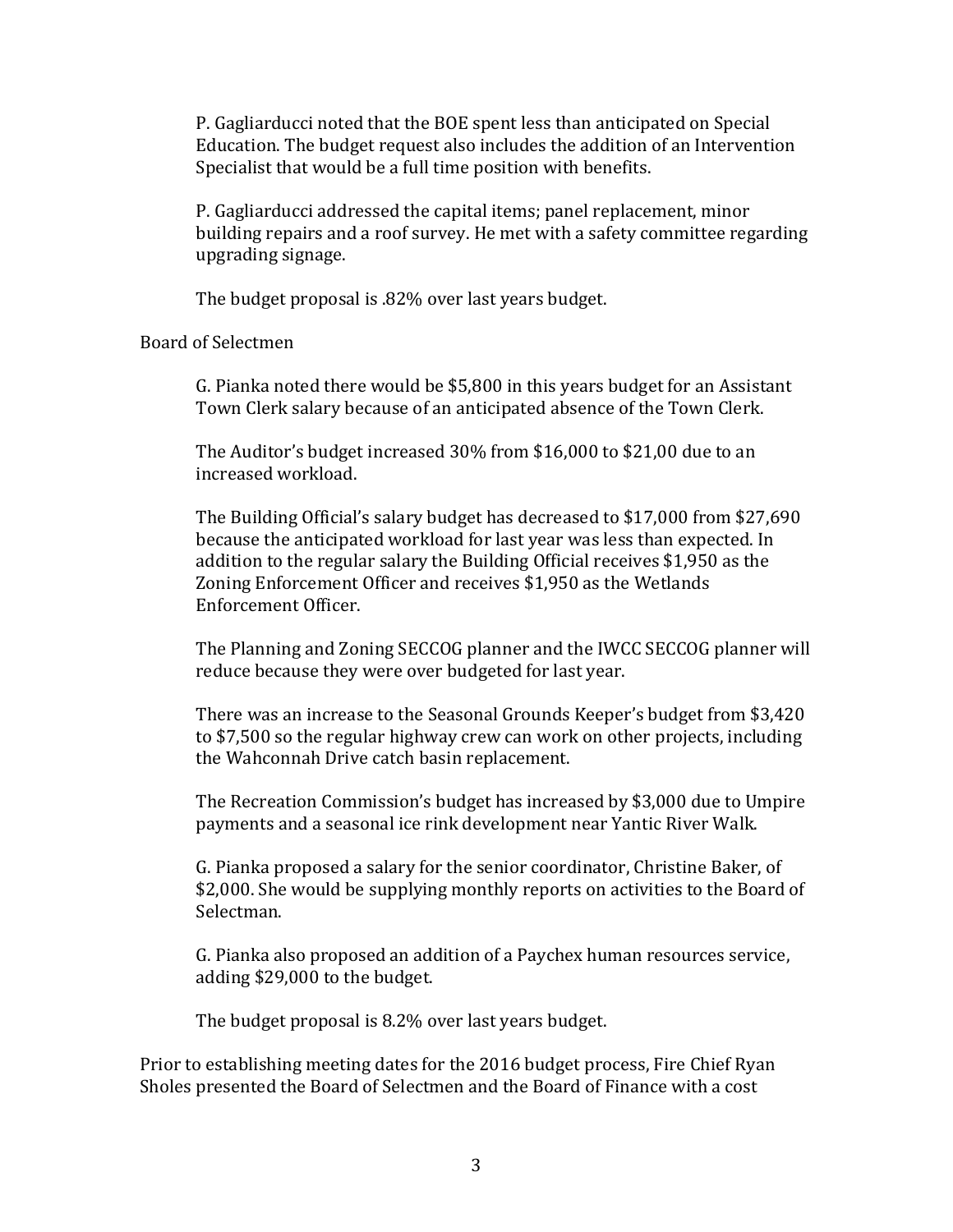projection of capital expenditures for the next five years for the Bozrah Volunteer Fire Department.

**Item 6:** Establish meeting dates for 2016 budget process

Public hearing - Tuesday April 21, 2016 at 7:00 p.m. at Fields Memorial School

Board of Finance Regular meeting – Monday April 18, 2016 at 7:00 p.m. at the Bozrah Town Hall

**MOTION 2:** R. Barber made a motion to adjourn the meeting at 9:15 p.m. M. Leask seconded the motion. Vote Unanimous – **MOTION CARRIED**

Respectfully submitted for the board,

Heather Barber Recording Secretary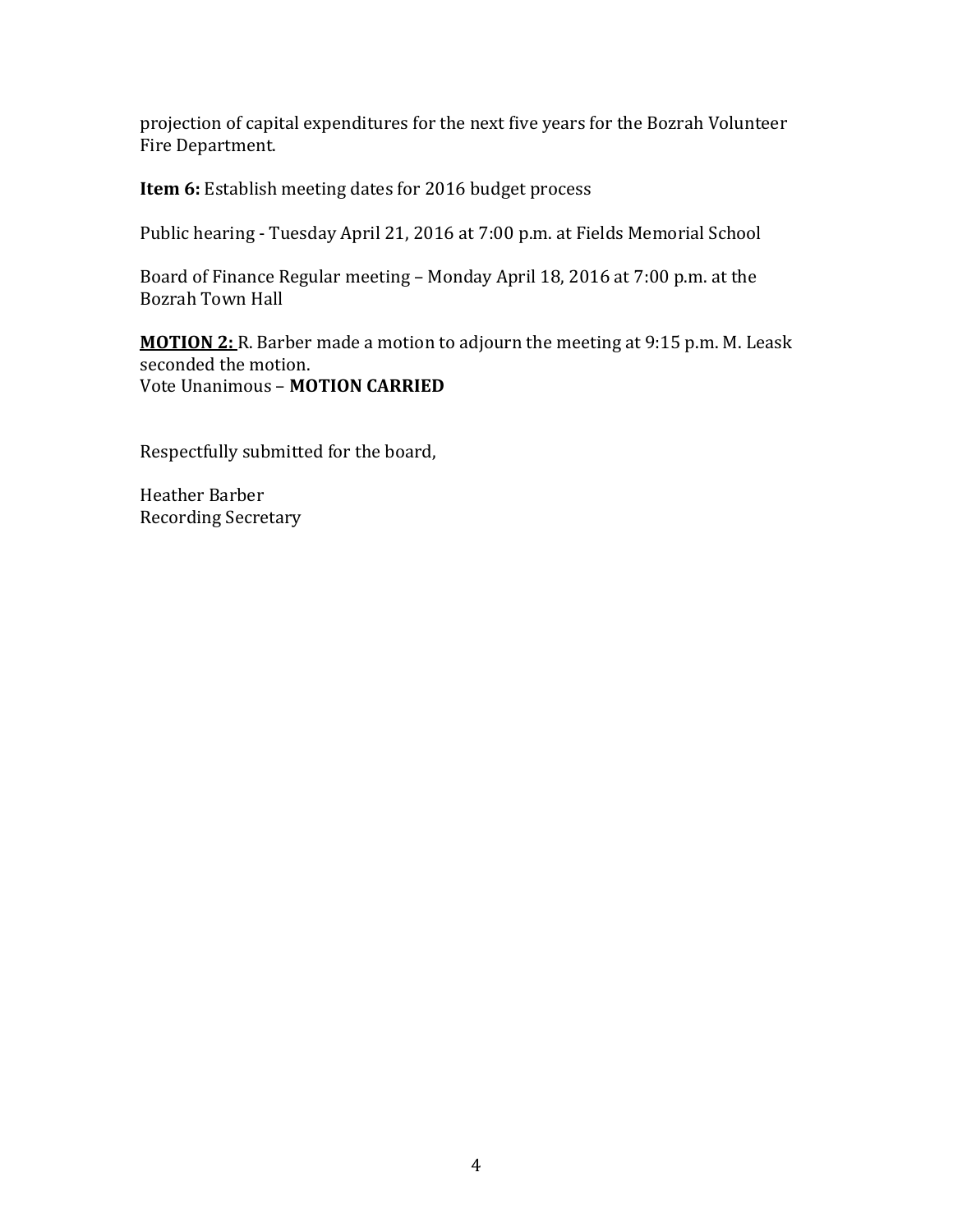# **Special Meeting Fields Memorial School** 8 Bozrah St. Ext., Bozrah, Ct 06334 May 5, 2016

Chairman Michael O'Connor called the special meeting of the Bozrah Board of Finance (BOF) to order at 7:03 p.m.

Members Present: Michael O'Connor Michel Leask, Raymond Barber, Phil Lavallee.

Members Absent: Steve Seder, Evan Gilman

Others Present: Glenn Pianka (First Selectman), Bill Ballinger (Second Selectman), Carl Zorn (Selectman), Diane Santo (Town Treasurer), Paul Gagliarducci (Superintendent), Deb Smith (BOE Chair), Ryan Sholes (Fire Chief), Chad Renshaw (Selectman's Assistant), Nancy Renshaw (Tax Collector) and 3 members of the public.

Item 1: Discuss 2016/2017 budget request

G. Pianka noted changes to the Board of Selectmen's budget request:

The raises for elected positions will remain flat unless they are re-elected except for public works.

The human resources person requested budget was reduced in half from \$24,000.

An additional line was added for the Department of Public Works Foreman stipend.

The requested budget for the drainage projects was reduced in half from \$41,000 as the project won't be finished in one season.

The Department of Public Works equipment requested budget was reduced from \$30,000 to \$25,000.

The requested budget for the Rt. 82 water line was reduced from \$70,000 to \$60,000.

R. Barber questioned what percentage of the general highway account was for public works and the hourly rate for the four people on public works. G. Pianka explained 2% of the general highway account was for public works and the average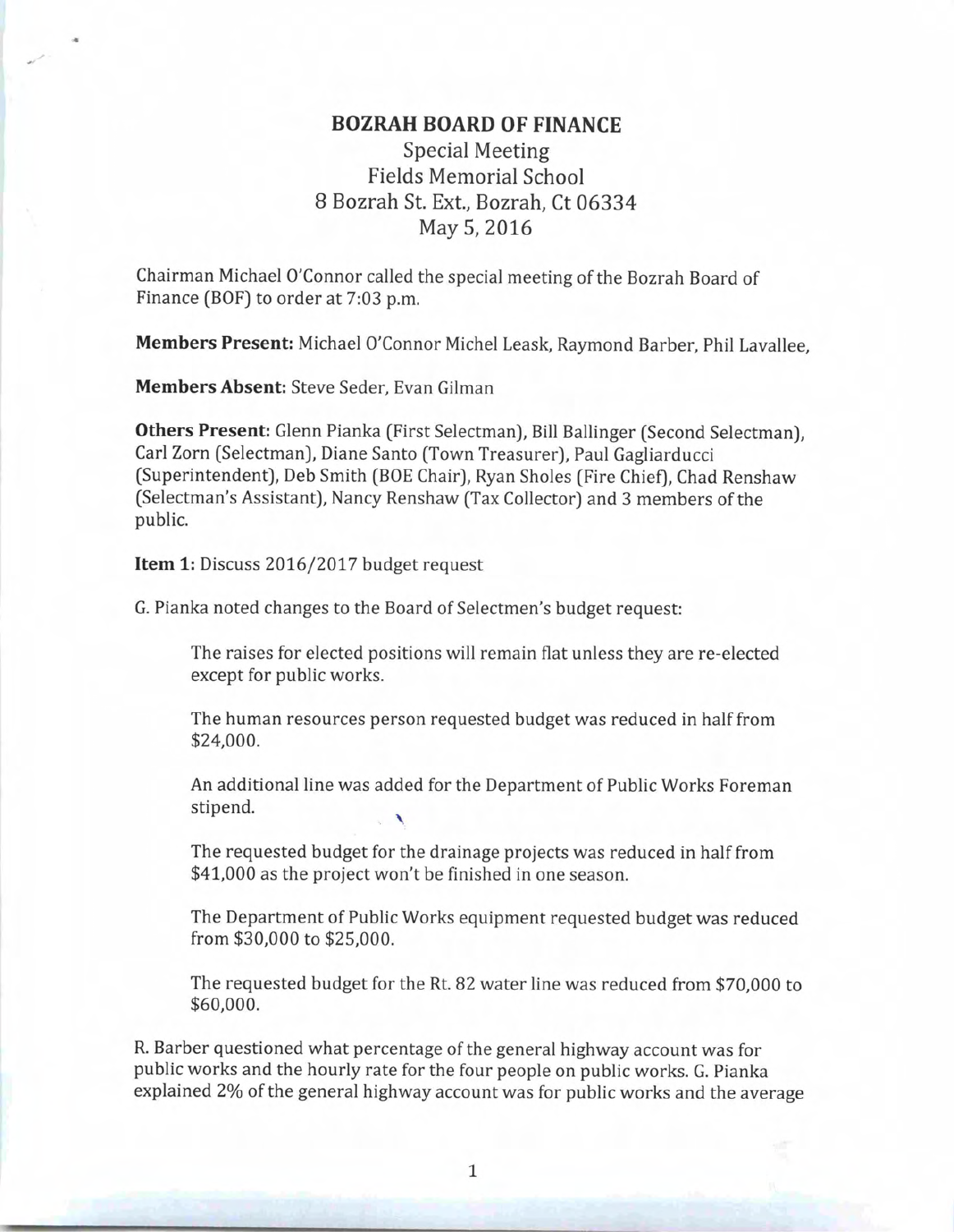hourly rate over the 4 workers is \$27.34 although they all receive different amounts of pay.

P. Gagliarducci noted that the Board of Education's budget remains unchanged. It was noted that the fire panel needed is not on the Board of Education's budget that will be presented to the state. The fire panel budget will be moved from the Board of Education's budget to the Board of Selectmen's budget in order not to present a larger number to the state.

M. O'Connor discussed the Fiscal Year handout:

He noted that the 15/16 Board of Selectmen requested budget is close to the actual as well the 15/16 Board of Education budget. The 15/16 estimated income is within \$15,000 of the spreadsheet.

R. Sholes, fire chief, handed out the Fire Department's budget for 15/16 with an average of \$10,000 a month in expenditures.

**MOTION 1:** M. Leask made a motion to approve the budget request for Board of Selectman at \$1,544,387, the Board of Education at \$5,643,115 and the Capital at \$894,201 for a total budget of \$8,073,203. P. Lavallee seconded the motion. Vote unanimous - MOTION CARRIED

Item 2: Budget Transfers for First Selectman

G. Pianka requested budget transfers for fiscal year 15/16 as follows: (see exhibit number 1 attached). The total transfers into and from total \$34,700.

MOTION 2: P. Lavallee made a motion to transfer \$34,700 from line items 190, 135 and 130 into line items 104, 109, 112, 113, 114, 152 and 134. R. Barber seconded the motion.

Vote unanimous - MOTION CARRIED

**MOTION 3:** P. Lavallee made a motion to adjourn the meeting at 8:31 p.m. M. Leask seconded the motion. Vote unanimous - MOTION CARRIED

Respectfully submitted to the Board,

Heather Barber **Recording Secretary** 

 $\overline{2}$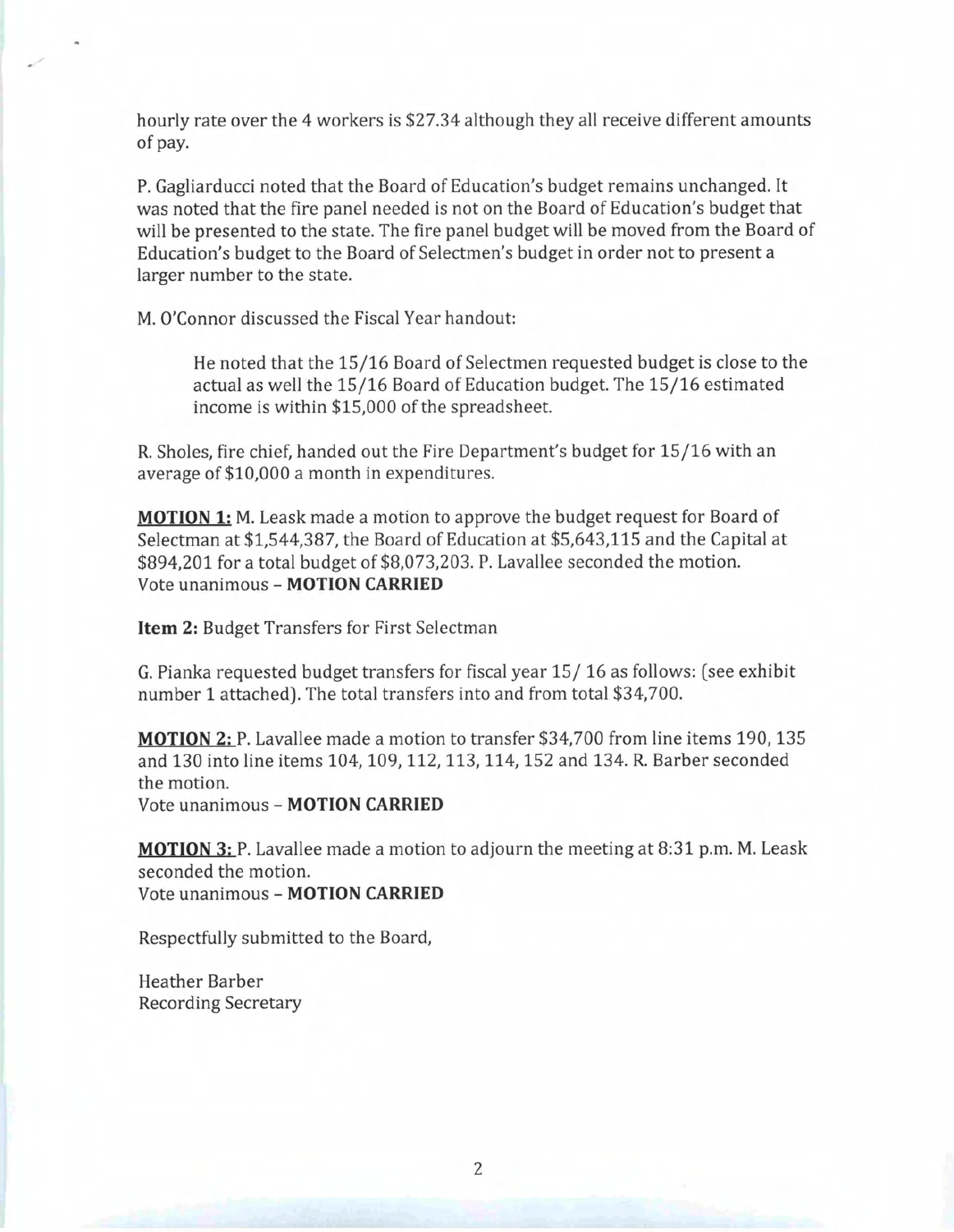#### **TOWN OF BOZRAH GENERAL AND CAPITAL BUDGET TANSFER REQUESTS -FY 15/16**

\$28,200.00

#### **Transfers Into General Government Line Items:**

|                                         | 104/51052 Town Clerk Assistant | \$2,500.00 |  |
|-----------------------------------------|--------------------------------|------------|--|
|                                         | 109/52001 Legal Fees           | 13,100.00  |  |
|                                         | 112/52002 Auditor Fees         | 3,900.00   |  |
|                                         | 113/52021 Equipment Lease      | 5,200.00   |  |
| 114/52100 TH Supplies                   |                                | 1,000.00   |  |
| 152/53016RC General Maint and Materials |                                | 2,500.00   |  |
|                                         |                                |            |  |

#### **Transfers From General Government Lines:**

|           |                      | \$28,200.00 |
|-----------|----------------------|-------------|
| 135/53010 | Vehicle Gas & Diesel | 8,700.00    |
| 190/55007 | Sewer Project        | \$19,500.00 |

|                       | <b>Transfers From General Fund:</b>      |            |
|-----------------------|------------------------------------------|------------|
| 1)                    | Reimbursement from insurance (Salt Shed) | \$6,000.00 |
| 2)                    | Allocation from ACO for dog pound        | 500.00     |
|                       |                                          | \$6,500.00 |
| <b>Transfer Into:</b> |                                          |            |
| 130/53006PW           | <b>Public Works Garage Supplies</b>      | \$6,500.00 |

 $-3-$ 

#### **Transfers Capital Line Items:**

None requested at this time

 $E$ XHIBIT  $#1$ 

BOF SPECIAL MEETING  $5|5|16$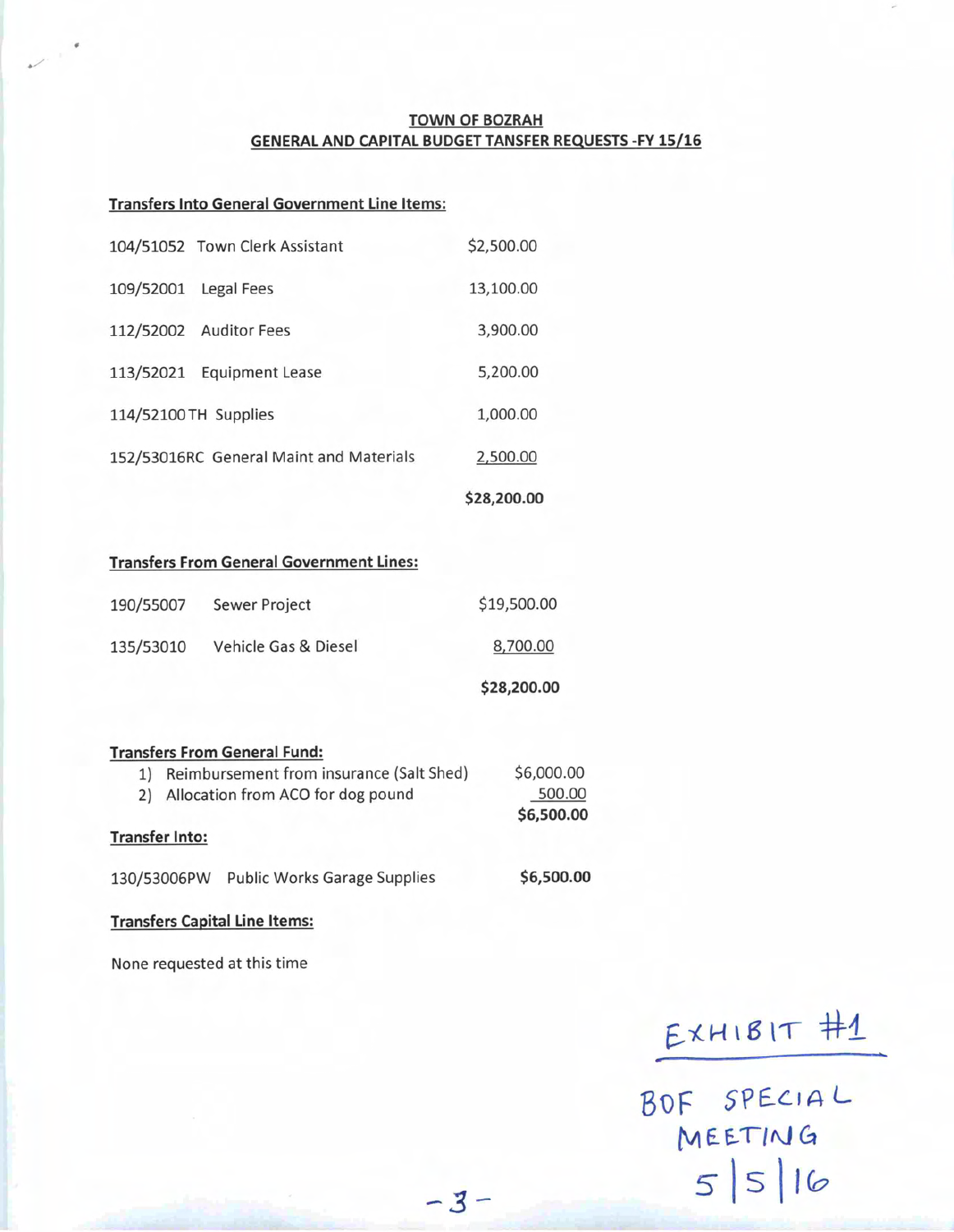# Special Meeting Bozrah Town Hall 1 River Road, Bozrah, Ct 06334 June 7, 2016

Chairman Michael O'Connor called the special meeting of the Bozrah Board of Finance (BOF) to order at 6:00 p.m.

**Members Present:** Michael O'Connor Michel Leask, Raymond Barber, Phil Lavallee, Evan Gilman, Steve Seder

**Members Absent:** No members absent.

**Others Present:** Glenn Pianka (First Selectman), Bill Ballinger (Second Selectman), and two members of the public.

**Item 1:** Public Comments

M. O'Connor read aloud a letter sent to the Board by Ev Brown regarding the tax increase.

R. Barber read aloud an email sent to the Board by Kitty McCue regarding the tax increase.

**Item 2:** Discuss the results of the town meeting

M. O'Connor asked the board for their thoughts on the town meetings results. The members agreed that the lack of public comments made at the town meeting provide little guidance in understanding why the budget was voted down.

G. Pianka commented on the letters written by Ev Brown and Kitty McCue. He also commented on the confusion with several transfer station workers who thought they wouldn't be receiving raises. This misunderstanding may have been some of the votes against the budget.

G. Pianka also suggested that many people thought the budget was reasonable and didn't go to the town meeting. R. Barber agreed that people may think that they didn't need to vote.

**Item 3:** Recommend a mil rate to the Board of Selectmen to support future expenditures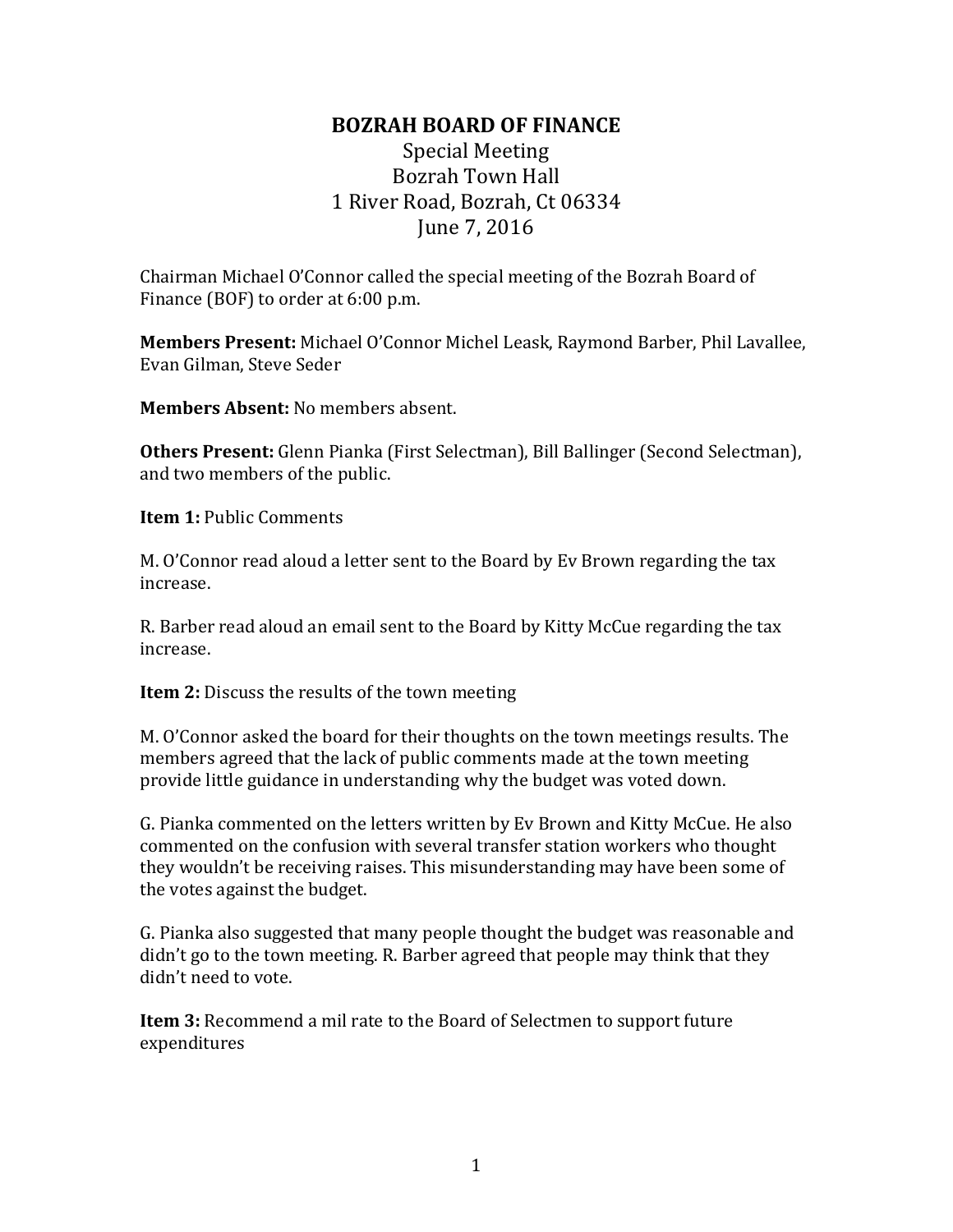R. Barber stated that he felt weary giving up the power to the Board of Selectmen to set the mil rate. M. O'Connor explained that he feels that the Board of Selectmen will make use of the Board's recommendations.

**MOTION 1:** E. Gilman made a motion to recommend to the Board of Selectmen to set the mil rate at 27.5. P. Lavallee seconded the motion. Vote unanimous - **MOTION CARRIED**

**MOTION 2:** P. Lavallee made a motion to adjourn the meeting at 6:45 p.m. S. Seder seconded the motion. Vote unanimous – **MOTION CARRIED** 

Respectfully submitted for the board,

Heather Barber Recording Secretary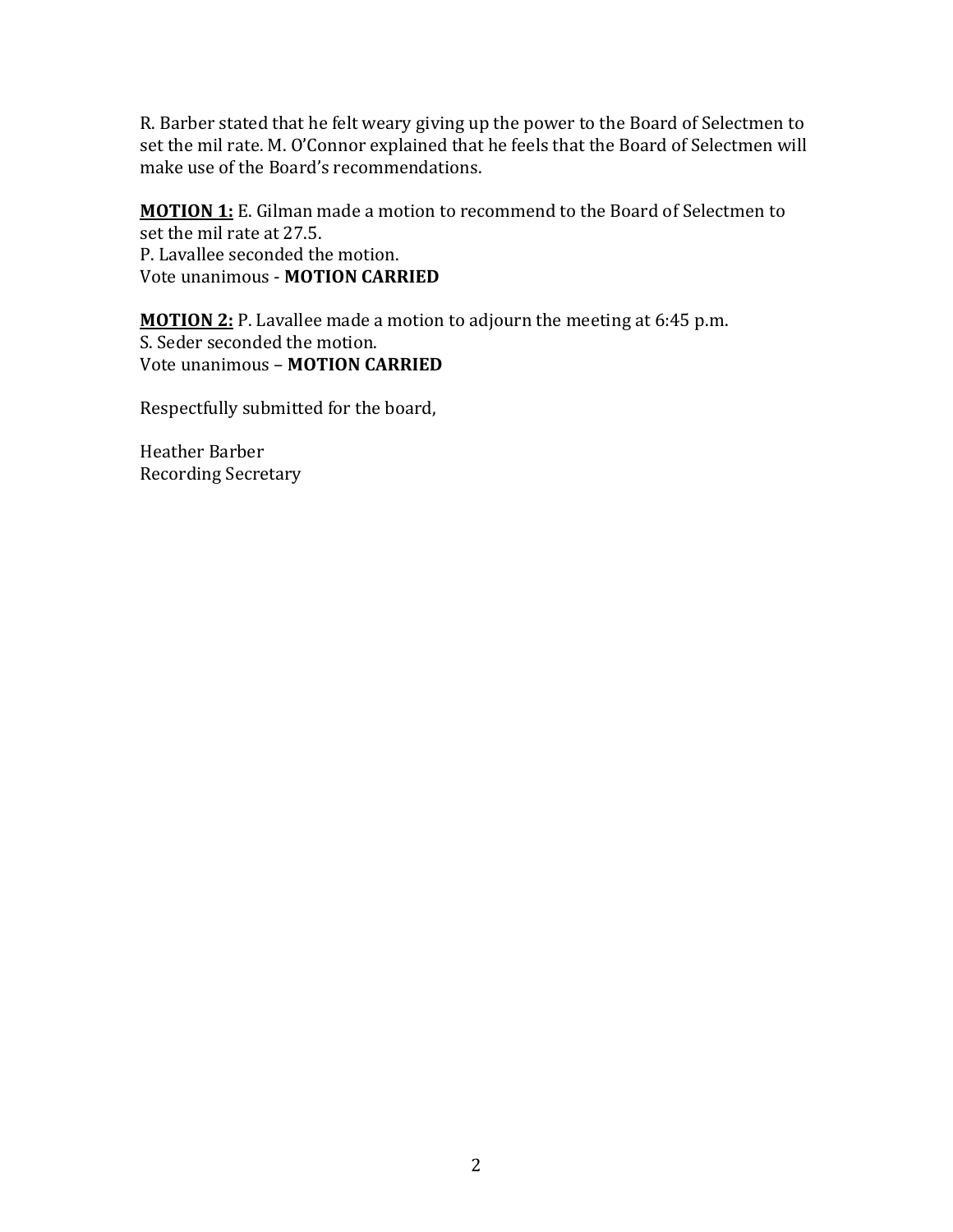# Regular Meeting Bozrah Town Hall 1 River Road, Bozrah, Ct 06334 September 19, 2016

**Item 1:** Chairman Michael O'Connor called the regular meeting of the Bozrah Board of Finance (BOF) to order at 7:00 p.m.

**Members Present:** Michael O'Connor Michel Leask, Raymond Barber, Phil Lavallee, Evan Gilman

**Members Absent:** Steve Seder

**Others Present:** Glenn Pianka (First Selectman), Carl Zorn (Selectman), Nancy Renshaw (Tax Collector), Diana Santo (Treasurer), Deb Smith (BOE Chair), Paul Gagliarducci (Superintendent), Ev Brown

**Item 2: Public Comments** 

No public comments.

**Item 3:**Review and approve the minutes from the 18 July 2016 special meeting

**MOTION 1:** R. Barber made a motion to approve the minutes from the 18 July 2016 special meeting. E. Gilman seconded the motion. Vote unanimous – **MOTION CARRIED**

**Item 4:** Report from the Treasurer

Town treasurer, Diane Santo, presented the board with the Treasurer's report. D. Santo noted some errors in the report that read 2015 but should read 2016.

**Item 5:** Report from the Tax Collector

Tax collector, Nancy Renshaw, noted for taxes that \$3,581,000 has been collected out of the total \$6,329,000.

N. Renshaw also commented on 314 Bozrah Street, the Bialowas property. The owner of the property has to pay the court fees for the town. If the owner misses a payment then the court will take over the property. The property is now current for the 14/15 grand list.

N. Renshaw noted that on July 21. 2016 Ransomware hit her computer. It is unknown whether information was taken, but the issue has been corrected now.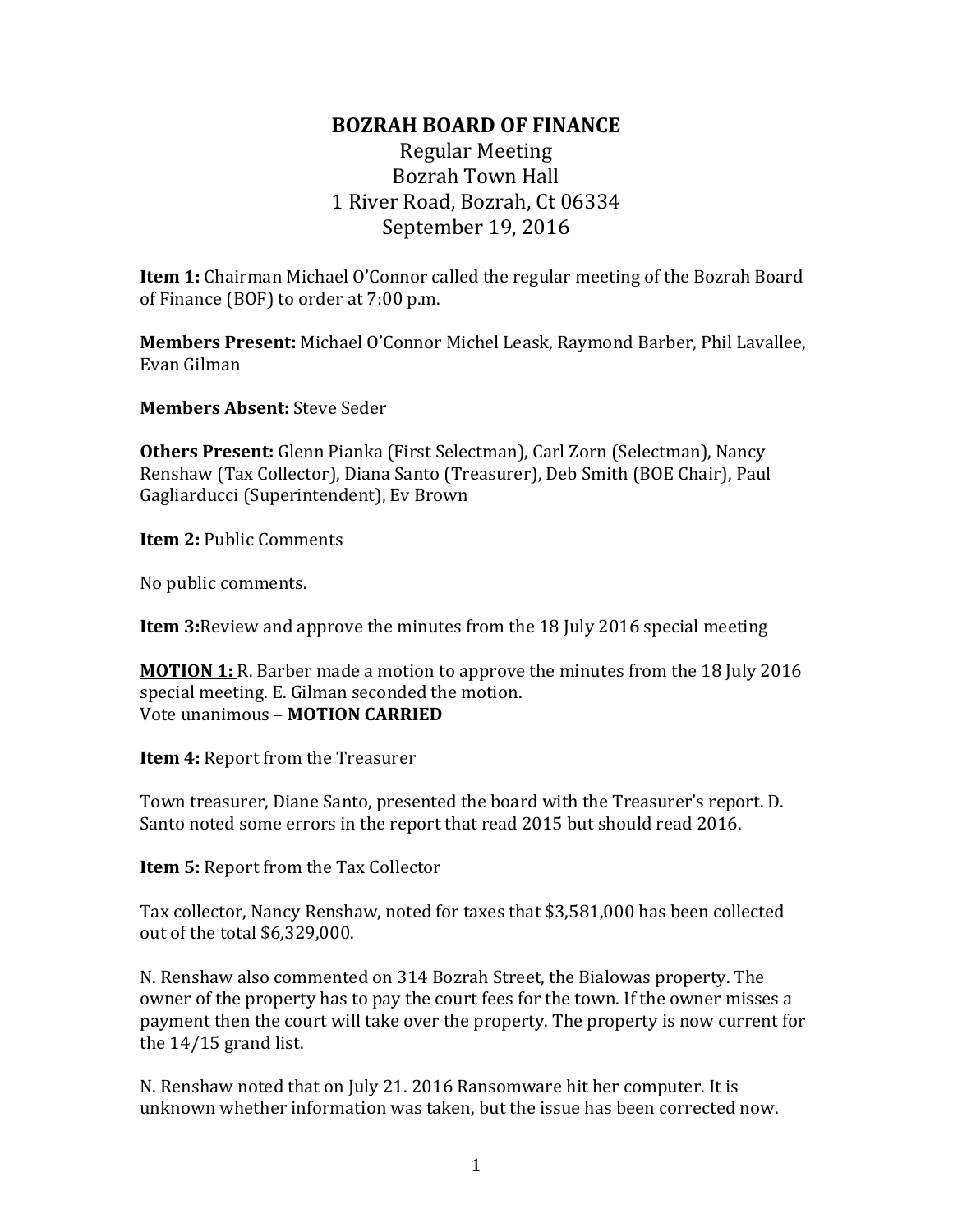**Item 6:** Board of Selectman and Board of Education: 16/17 budget status report

Board of Selectman:

First Selectman, Glenn Pianka, noted that the salaries were not updated on the 16/17 budget. G. Pianka also noted that the grinding and resurfacing of Wawecus Hill has a \$132,000 distribution.

G. Pianka explained that an OSHA inspection was done and this will be discussed on Thursday September 22, 2016.

Board of Education:

Paul Gagliarducci, Superintendent, noted \$84,000 is going back to the town. A student that was the highest output placements moved to New London this giving New London the costs of the student.

**Item 7:** Hear and act on a request from the Board of Education regarding funding for fire alarm system upgrades

P. Gagliarducci explained electrical engineer Bob Banning showed him, First Selectman Glenn Pianka and Fire Marshal Tom Main the options for the FMS fire panel. It was suggested that instead of just replacing the fire panel that the whole system gets upgraded. The estimated price for the upgrades is about \$118,000. The Board of Education will save money due to the student moving, have a \$21,000 security grant and have \$50,000 capitol that they can put forth for these upgrades. M. Leask, R. Barber and E. Gilman expressed support for the whole project to be completed. M. O'Connor explained that the project will not have to go to a town meeting as long as the Board of Education uses the money out of their budget, when they need more then they will have to come back to the Board of Finance. M. O'Connor also suggested that this information goes in the TWIB so the town knows what the money is being used for.

**Item 8:** Hear and act on a request from the First Selectman regarding finding for FMS generator transfer switch upgrades

G. Pianka noted that H. O. Penn charged \$2,900 to analyze the issue with the generator transfer switch. A sub company to H. O. Penn came in and found that the circuitry was done incorrectly and the total to fix the issue is a total \$10,800. The Board of Selectman are requesting an addition \$8,300.

**MOTION 2:** E. Gilman made a motion to transfer \$8,300 to line item 54069 in the capital budget from the general fund. M. Leask seconded the motion. Vote unanimous – **MOTION CARRIED**

**Item 9:** Hear and act on a request from the Board of Selectman regarding the purchase of surplus vehicles from the Town of Colchester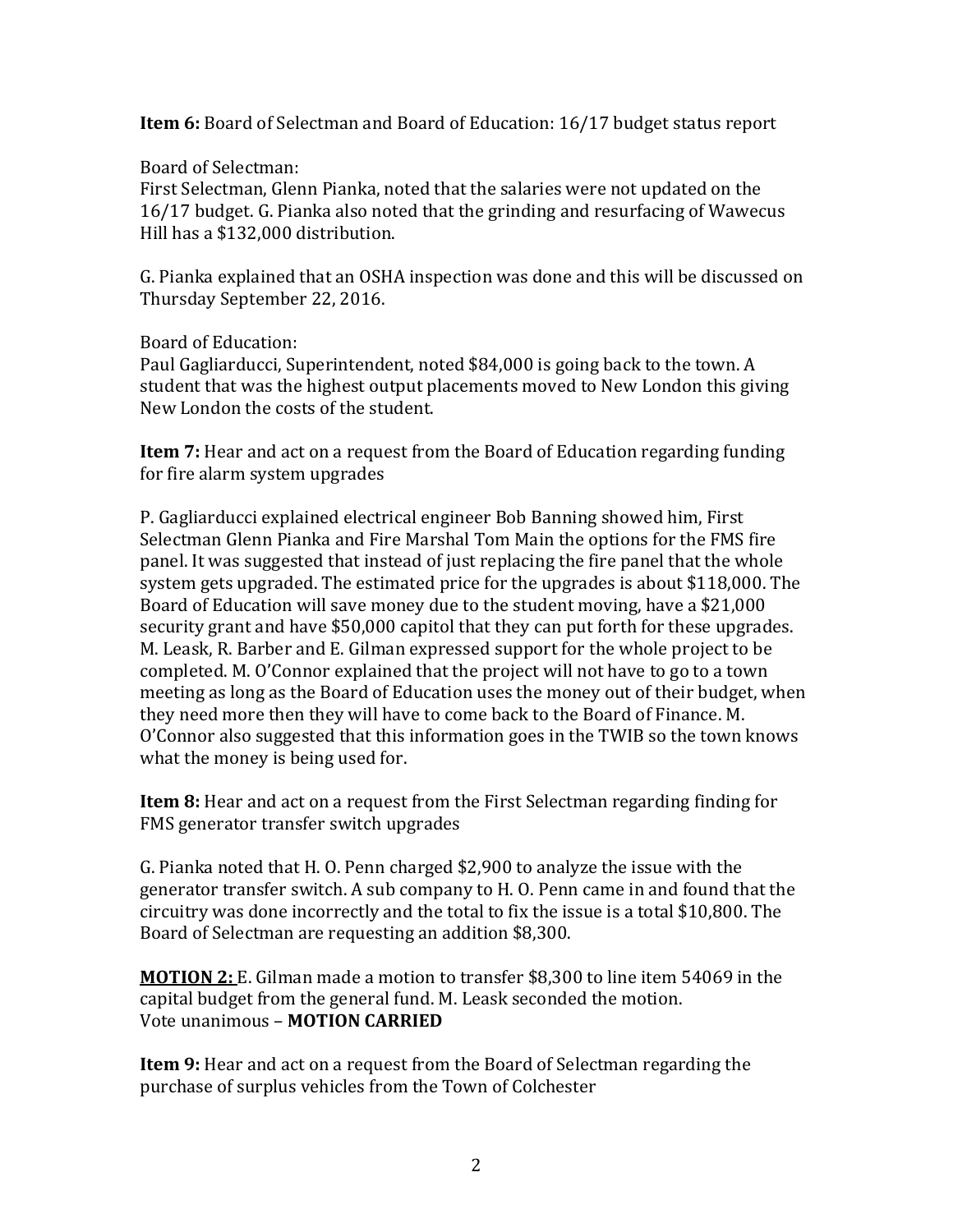G. Pianka explained the town's current vehicles have many issues. Colchester is turning in two trucks for \$25,000 a piece to International. G. Pianka spoke to the foreman at Colchester and said the trucks could be sold for \$18,000 - \$25,000 per unit. The trucks have complete maintenance records and are fully equipped. If the town purchased the trucks the 2008 550 would be sold.

**MOTION 3:** P. Lavallee made a motion to approve the transfer of up to \$50,000 for the purchase of two trucks to go to a town meeting. M. Leask seconded the motion. Vote unanimous – **MOTION CARRIED**

**Item 10:** Such other business as the board may vote to hear

None.

**Item 11:** Final Public Comment

Jeanne Caplet commented on the Tax Collectors Ransomware issue.

**Item 12:** Adjourn

**MOTION 4:** R. Barber made a motion to adjourn the meeting at 8:00 p.m. E. Gilman seconded the motion. Vote unanimous **MOTION CARRIED** 

Respectfully submitted for the board,

Heather Barber Recording Secretary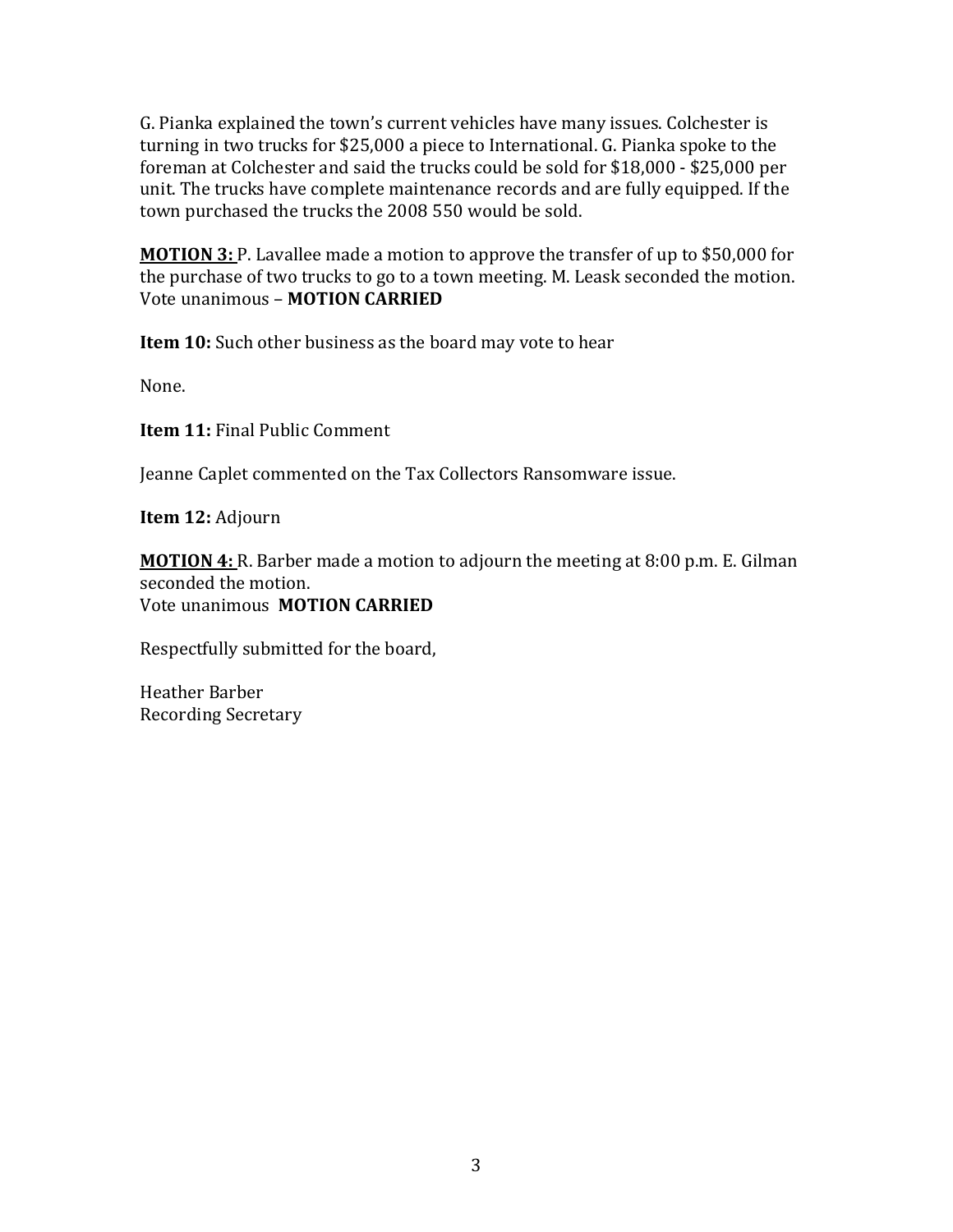Regular Meeting Bozrah Town Hall 1 River Road, Bozrah, Ct 06334 December 12, 2016

**Item 1:** Chairman Michael O'Connor called the regular meeting of the Bozrah Board of Finance (BOF) to order at 7:00 p.m.

**Members Present:** Michael O'Connor Michel Leask, Raymond Barber, Steve Seder, Phil Lavallee

**Members Absent:** Evan Gilman

**Others Present:** Glenn Pianka (First Selectman), Bill Ballinger (Second Selectman). Carl Zorn (Selectman), Nancy Renshaw (Tax Collector), Diane Santo (Town Treasurer), Deb Smith (BOE Chair), and Sandra Wellwood (Auditor)

**Item 2:** Public Comments

No public comments.

**Item 3:** Review and approve the minutes from the 19 September 2016 quarterly meeting

M. Leask noted on page 2, item 6 should read, "A student that was the highest output placements moved to New London this giving New London the costs of the student." M. Leask also noted on page 2, item 8 "finding" should be "funding."

**MOTION 1:** M. Leask made a motion to approve the minutes as corrected. P. Lavallee seconded the motion. Steve Seder abstained. **MOTION CARRIED** 

**Item 4:** Report from the Treasurer

Town treasurer, D. Santo, presented the board with the fund balances and the profit and loss. D. Santo noted that building fees are higher than expected likely due to Hillendale. Line 42308 will be changed to 42315.

**Item 5:** Report from the Tax Collector

Tax collector, Nancy Renshaw, reported people are paying taxes and supplemental bills go out next week.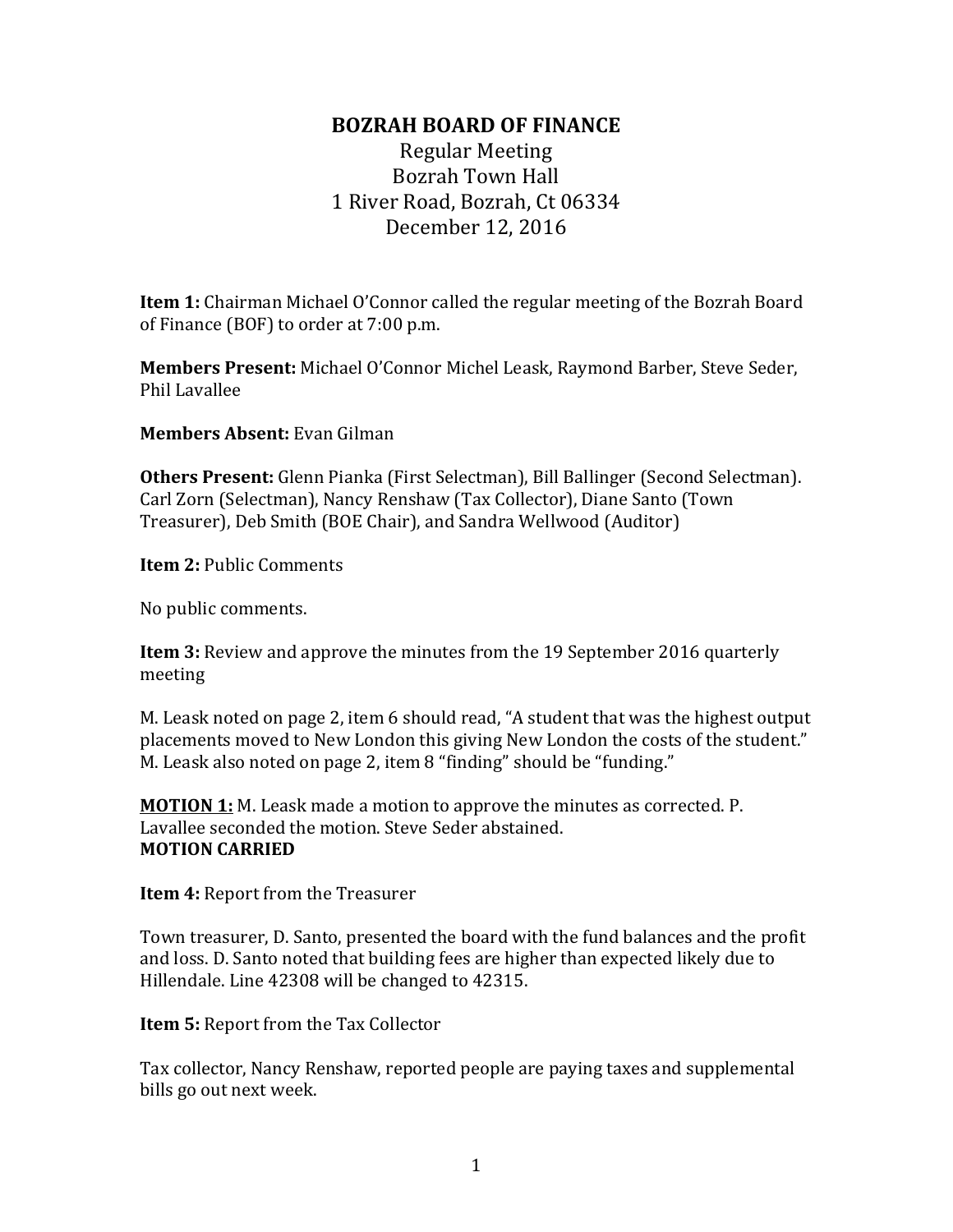### **Item 6:** Board of Selectman and Board of Education: 16/17 budget status report

### Board of Selectman:

G. Pianka reported that the town changed companies for portable toilets due to poor service, this change created new fees and the Board of Selectmen budget will be over budget in this area. Under General Highway, item 1353011, has used \$18,000, ¾ of the budget. This is due to preparations for snow, fuel tank issues, and the purchase of new trucks. G. Pianka also noted under General Government item19052081 is at 95% of the expenditure due to the reconstruction on Goldmine Road, Wawecus Hill Road and the removal of the circle on Rachel Drive for Collins and Jewel.

### Board of Education:

Deb Smith reported there was a decline in the bottom line of the budget due to a change in special education programming. The estimated surplus is \$73,000. At the Board of Education meeting there was talk of adding on three special education students although the impact of these students is unknown. D. Smith also noted work on the fire panel has begun and has been going smoothly.

**Item 7:** Hear and act on request from the Board of Selectman regarding the transfer of funds needed to outfit the new service pick up being delivered this year

G. Pianka reported Chief Sholes requested the \$3,500 received for the sale of two previously owned vehicles into their budget to outfit the pick up.

**MOTION 2:** S. Seder made a motion to move \$3,500 from the general fund to line item 19054060. R. Barber seconded the motion. Vote unanimous – **MOTION CARRIED**

**Item 8:** 2015/16 Audit presentation by Sandra Wellwood for acceptance by the board

Sandra Wellwood presented the board with 2015/16 audit.

**MOTION 3:** S. Seder made a motion to accept the Audit report as presented. M. Leask seconded the motion. Vote unanimous – **MOTION CARRIED** No other business.

**Item 10:** Final public comment

No public comments.

**Item 11:** Adjourn